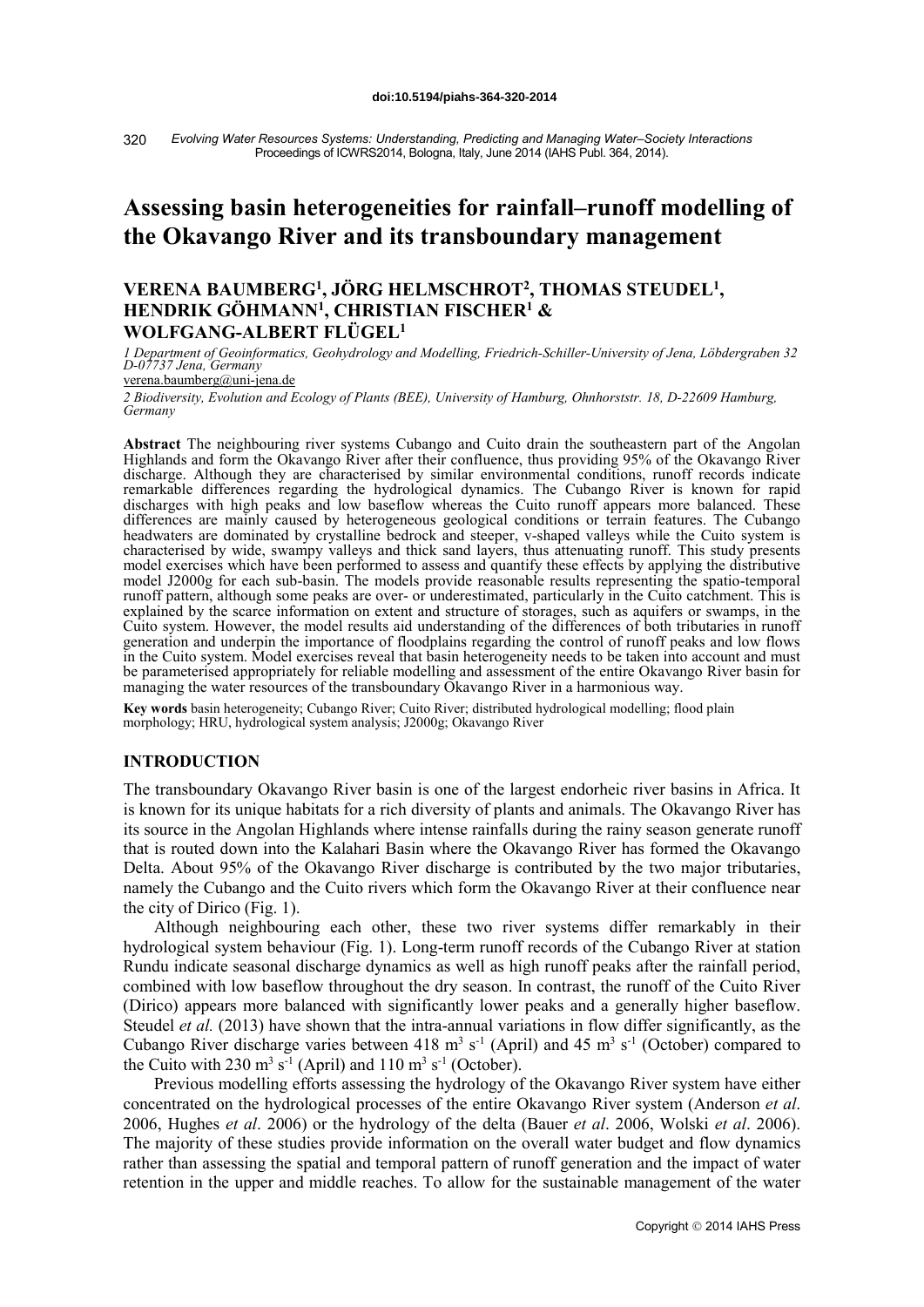resources of the Okavango River basin, the diversity of both tributaries needs to be taken into account when assessing the potential for building water supply infrastructures, hydropower plants or large scale irrigation schemes, as suggested in various water management plans.

To better understand runoff generation mechanisms and to identify major controls causing the diverse runoff generation and storage dynamics in both catchments, the influences of the geological structure, terrain, climate, soils and land cover are analysed and compared. Taking the diverse landscape features of both tributaries into consideration, two distributed hydrological models were set up to compare and assess the spatio-temporal variability of the hydrological components and runoff generation mechanisms. Both models are based on a modified version of the J2000g model (Krause *et al*. 2010), which has been enhanced by a module to enable modelling of capillary rise of groundwater within the capillary fringe of the unsaturated zone.

## **MATERIAL AND METHODS**

## **Study site**

The river systems of the Cubango and the Cuito are located in southeastern Angola between 12 and 18°S. With an area of about 103 800 km<sup>2</sup> the Cubango catchment is almost twice as large as the Cuito system (57 300 km²). Both catchments are of an oblong shape with a maximum extent of 750 km (Cubango) and 600 km (Cuito) from north to south. The runoff data were recorded at the gauging stations in Rundu for the Cubango River and in Dirico for the Cuito River (Fig. 1).



**Fig. 1** Overview of the study site: observed monthly runoff for the Cubango (dotted) and the Cuito River for 1962–1975; location of the catchments and gauging stations; mean monthly precipitation (1962–1974) for Nova Lisboa (NL), Menongue (M) and Dirico (D) (triangles). Position of transverse valley profiles shown in Fig. 3 are marked on the map.

The semi-arid climate is strongly affected by the Intertropical Convergence Zone which influences the northern part of the study area by causing convective and intensive rainfall events on a daily basis between December and March (Kgathi *et al*. 2006). Due to the higher elevations in the Angolan Highlands, the headwaters of the Cubango system receive  $900-1300$  mm year<sup>-1</sup> whereas the mean annual precipitation in the Cuito headwater region varies between 700 and 1200 mm. The southern parts of the study site are more arid with a rainfall season from December to January (Fig. 1). Temperatures remain low to moderate for tropical conditions due to the higher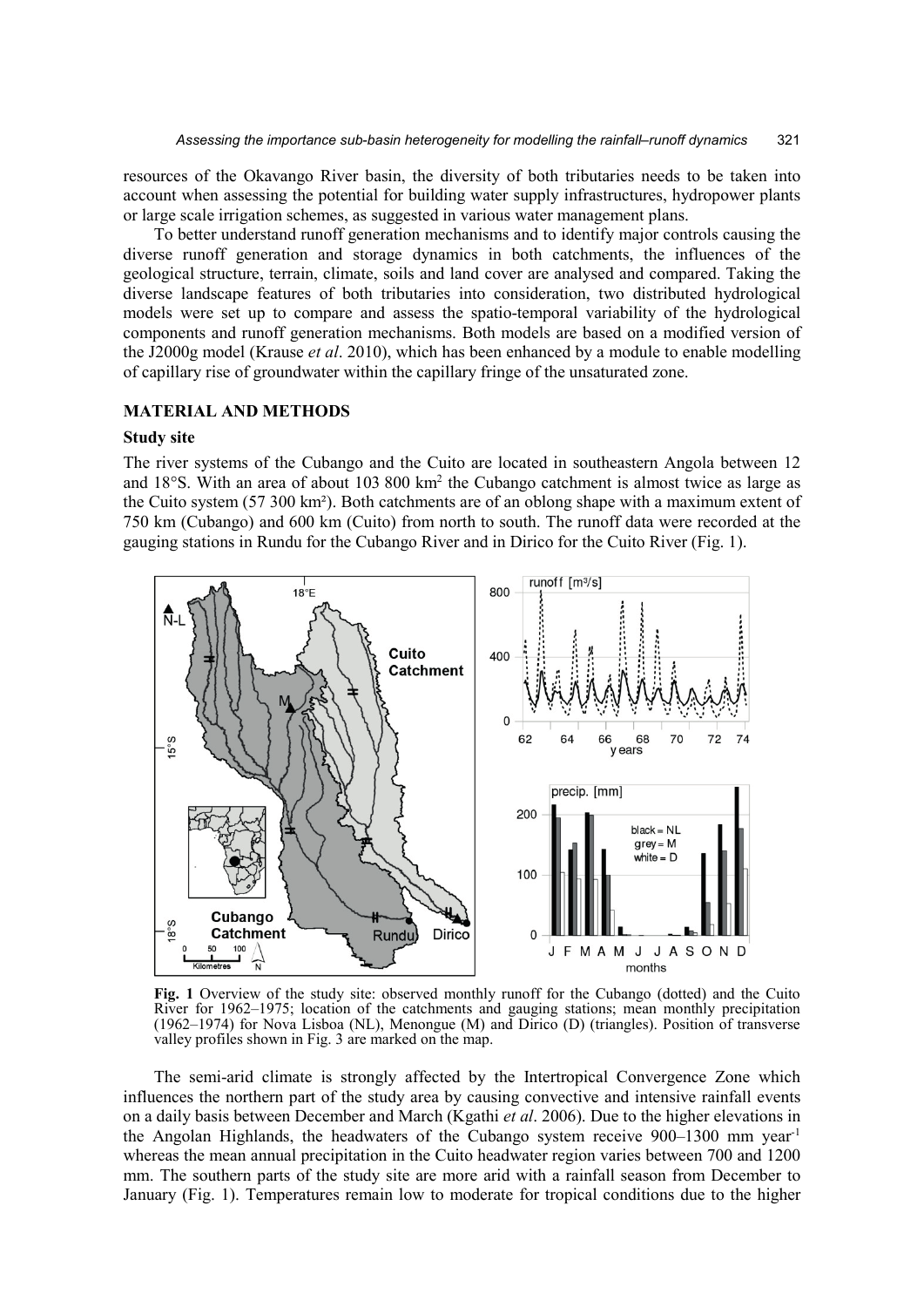elevation on the plateau (McSweeney *et al*. 2010). They range from 13–17°C in June/July to 20–25°C in January (Bethune *et al*. 2009).

The geology is dominated by the Precambrian Congo Craton underlying both catchments (Jones 2010). Large parts of the Cuito catchment and the southern parts of the Cubango catchment are covered by sedimentary rocks of the Karoo Supergroup overlain by unconsolidated Kalahari sands (Bereslawski 1997, Catuneanu *et al*. 2005). Clay lenses, lime rock, unconsolidated debris and laterites can also be found (Jones 2010). In contrast, the headwater region of the Cubango River is characterised by crystalline bedrock comprising granite, dolerite or porphyrite with no or only thin layers of Kalahari sands. During the Precambrian, diagenesis formed metamorphic rocks such as gneiss, migmatite or quartzite (Bereslawski 1997).

The Cubango River has its source at about 1800 m a.s.l. in the Angolan Highlands. The headwaters are characterised by v-shaped valleys incised into the crystalline bedrock. Slope varies between 5 and 20°, and cascades or rapids are common (Mendelsohn and el Obeid 2004). In the middle course, valleys have been filled with sediments; further downstream slope decreases and the valleys widen, so meanders and abandoned channels have developed (Bethune *et al*. 2009). Upstream of the confluence, the Cubango River flows through wide valleys with sandy terraces and flood plains (Kgathi *et al*. 2006). The Cuito River rises from the lower regions of the Angolan Highlands at 1500 m a.s.l., so the slope remains gentle and flow velocity is comparatively low (Mendelsohn and el Obeid 2004). Throughout the Cuito system, valley floors are 3–6 km wide and very flat. Meanders and abandoned channels are associated with extensive flood plains (Bethune *et al*. 2009).

Depending on the geological parent material and the influence of tropical temperatures and seasonality in rainfall, typical zonal soils have developed in the study area. The soils are generally deeply weathered and low in nutrients (Mendelsohn and el Obeid 2004). Most parts of the study area are covered with (Ferralic) Arenosols with low cation exchange capacity and low water holding capacity (Hartemink and Huting 2005). In the Cubango headwater region deep Ferralsols have formed which are also characterised by nutrient-poor quartz grains and a loose, single-grained soil texture. Small patches of Plinthosols can be located in the northern Cubango catchment. Desiccation during very dry periods leads to hardening and encrusting of these soils. Nutrient-rich Fluvisols with good water holding properties can be found along the rivers (Mendelsohn and el Obeid, 2004) in both tributaries. Mainly in the Cuito catchment, Gleyic Arenosols have developed within the river valleys; these soils are exposed to moist and therefore anaerobic conditions as a consequence of their contact with the groundwater table (Batiano *et al*. 2006).

The northern parts of the study site are characterised by close to open Miombo-woodlands. Depending on the water supply, these trees are either deciduous or evergreen (Campbell *et al*. 1996). Towards the south, the forests thin out and turn into open grasslands and woody savannah. The flood plains are overgrown with grass or reeds (Bethune *et al*. 2009).

#### **Model application**

Modelling exercises were carried out on a monthly basis for the period 1962–1975 with the distributed J2000g model incorporating the spatial distribution concept of Hydrological Response Units (HRU), which was developed by Flügel (1995). The J2000g model is a conceptual hydrological model with a modular structure (Krause *et al*. 2010) taking all essential hydrological processes into account. The model concept applies spatially distributed hydro-meteorological input datasets and simulates the distributed runoff generation for each HRU at the given time step (Krause 2002). Model calibration was automatically performed using OPTAS (Fischer 2013), followed by manual correction. The model efficiency was assessed applying the Nash-Sutcliffe-Efficiency (E2) and the coefficient of determination  $(r^2)$ . Static landscape system parameters are represented in the HRUs, which were delineated by GIS overlay analysis applying the processrelated criteria slope, aspect, geology, soils and land use. The pixel resolution used was 270 m. The variable input data consist of the climate data including precipitation, mean, minimum, and maximum temperature, sunshine duration, relative humidity and mean wind speed.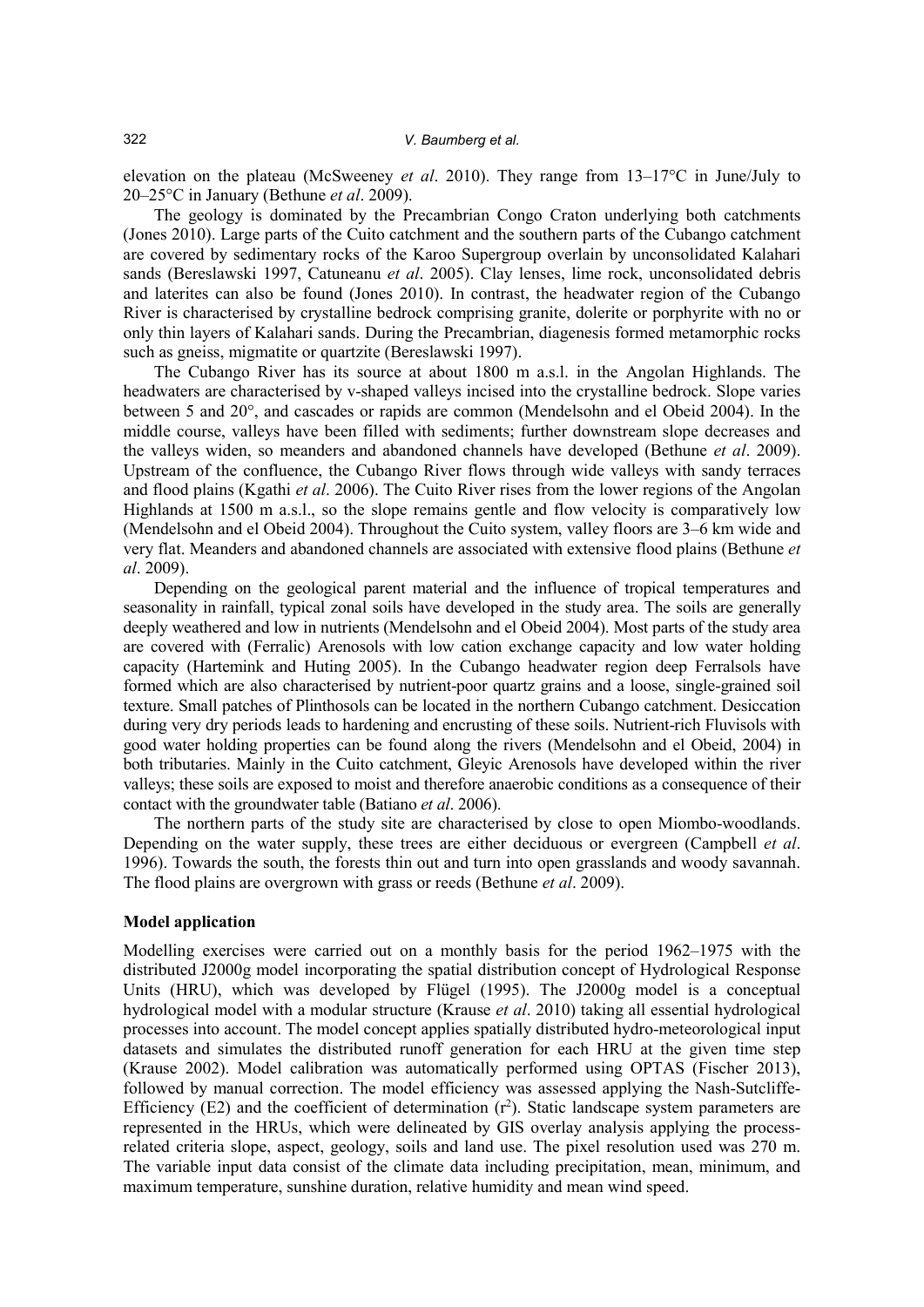## **RESULTS**

Both models provide reasonable results for the spatio-temporal runoff pattern in each catchment for the entire period. Good fits for dry and moderate conditions are achieved for the Cubango River while high peak flows are slightly underestimated. Nash-Sutcliffe-Efficiency E2 of 0.73 and  $r^2$  of 0.73 for the Cubango system confirm the good representation of the model. The model for the Cuito River simulates the timing of runoff generation well but under- or overestimates baseflow. Peak flows are fairly underestimated during eight years and overestimated for three rainfall periods. Efficiencies for the Cuito system range from 0.37 for E2 to 0.48 for r 2 . Despite some discrepancies in the simulated hydrographs, both models provide a water balance that is in agreement to the results published by Mendelsohn and el Obeid (2001).

Regarding the spatio-temporal distribution of the hydrological components, the model simulates decreasing precipitation, total runoff generation and groundwater recharge from north to south throughout the rainy season (e.g. in March). The amount of precipitation declines from over 200 mm in the north to less than 120 mm in the south (compare Fig. 2). Similarly the groundwater recharge also decreases from about 170 mm to less than 100 mm. The soil moisture also reflects this tendency, but shows lower values of approx. 50% in the Miombo woodland areas of the middle reaches of both tributaries. In the headwater region of both river systems the soils are saturated, whereas soils in the southern parts show a saturation of approx. 30%. The model simulates high rates of actual evapotranspiration (160 mm) in the central vegetated areas and lower rates of 70–100 mm in the cooler Highlands as well as in the dry southern parts during the rainfall period.



**Fig. 2** Modelling results: mean values for precipitation and groundwater recharge for March (mean 1962–1975).

## **DISCUSSION**

Both models simulate the intra-annual distribution of hydrological components controlled by the seasonality of rainfall and complemented by different landscape properties. Hence, calibration is essential for the modelling results as hydrological processes and the properties of the respective systems cannot be entirely reproduced by only the conceptual model structure. Parameter calibration is indispensable for realistic results and not transferable to the other catchment.

As stated earlier, gradients in rainfall, temperature or evapotranspiration, as well as land cover and soils, are distributed evenly across the study site. Therefore these factors do not per se cause the different hydrological behaviour in the two catchments. The assembly of geological and geomorphological landscape features triggers their different hydrological responses. With increasing elevation towards the Angolan Highlands in the northern parts, the amount of precipitation increases, so there is a clear relationship between topography and climate influencing runoff generation. As a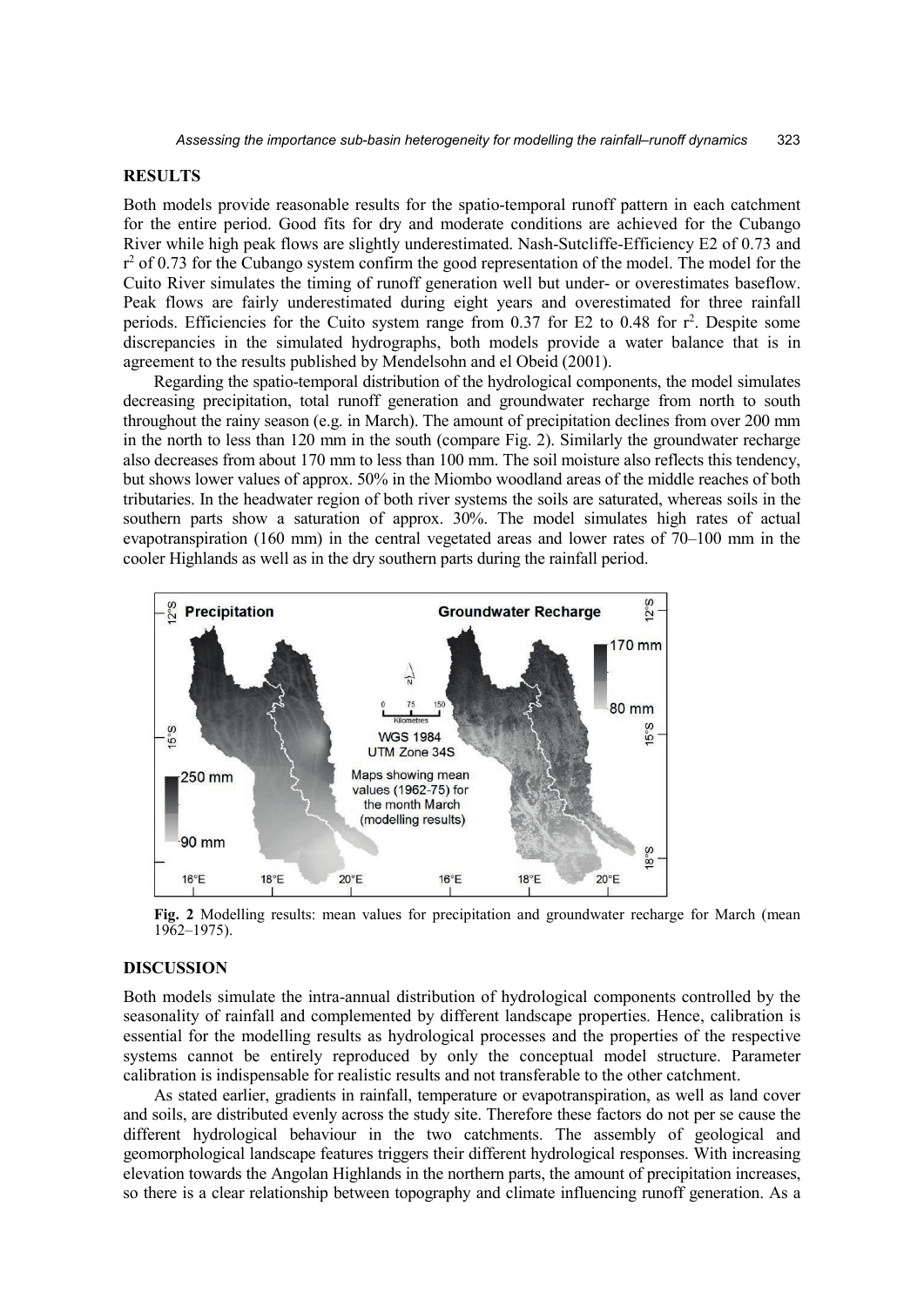result, the majority of the runoff is generated in these headwater regions of both tributaries, as represented by the model results and stated by Mendelsohn and el Obeid (2004).

The underlying geological structures of the Cubango headwaters consist of hard crystalline rock material (Jones 2010) and as shown in Fig. 3, the Cubango River runs through narrow valleys of often less than 1 km in width compared to the Cuito system (3 km) (Bethune *et al*. 2009). Combined with a steep slope, this leads to a higher percentage of direct runoff generated from rainfall events and increased flow velocity. The igneous and metamorphic rocks show poor water holding properties, so groundwater storage is very low (Jones 2010, MacDonald *et al*. 2012). The Cuito River headwater region is characterised by thick Kalahari sand layers. Due to their high porosity, rainwater infiltrates quickly and surface runoff rarely occurs (Jones 2010). The sedimentary aquifer stores large quantities of groundwater and functions as a groundwater reservoir (MacDonald *et al*. 2012). Throughout rainfall periods, the water percolates into the sedimentary aquifer. The discharge towards the rivers is delayed during the dry season, especially in the south (Mendelsohn and el Obeid 2001).

A further distinction of the Cubango headwaters is due to the morphology of river valleys. The Cuito valleys are wide and only slightly sloped. Oxbow lakes, swamps and flood plains are present adjacent to the meandering river courses (Bethune *et al*. 2009). The swamps and flood plains form natural retention areas retaining large volumes of water, buffering runoff peaks during the rainy season and supporting baseflow during the dry season.



**Fig. 3** Transverse valley profiles of the Cubango (left) and Cuito (right) for the headwaters (top), middle course (centre) and lower course (bottom) of both rivers. Pixel resolution of DEM: 90 m. Location, see Fig. 1.

This hypothesis is supported by findings of a terrain analysis applied to a digital elevation model (DEM 90 m). In this analysis, a buffer zone of 2.7 km on each side of the rivers was extracted. Within this riparian zone, all areas with a slope of less than 0.8° were identified and classified as potential flood plains. In the Cubango catchment, the area of flood plains is quantified as 9.04 ha per km<sup>2</sup> of riparian zone. In contrast, 20.43 ha per km<sup>2</sup> of riparian zone are classified as flood plains in the Cuito system. These differences become more significant in the headwater regions, where most of the runoff is generated. Furthermore, a spatial analysis of the Topographic Wetness Index (Beven and Kirkby 1979) also shows larger areas for potential wetlands or water retention in the Cuito riparian zone (7.8% of the riparian zone area) than in the Cubango riparian zone (4.8%). So not only the geological structure and the soil distribution, but also topographic properties impact the hydrological system dynamics of the two river systems by means of enlarging the runoff buffering and storage within the Cuito catchment.

In conclusion, the model results and the hydrological system analyses show the importance of the landscape heterogeneity of the two tributaries of the Okavango River. While the larger catchment size in combination with higher precipitation in the Angolan Highlands generates faster runoff responses and higher runoff volumes in the Cubango catchment, the differences in baseflow dynamics are caused by different groundwater aquifer dynamics and topographic landscape features, especially in the valleys and flood plains of each catchment.